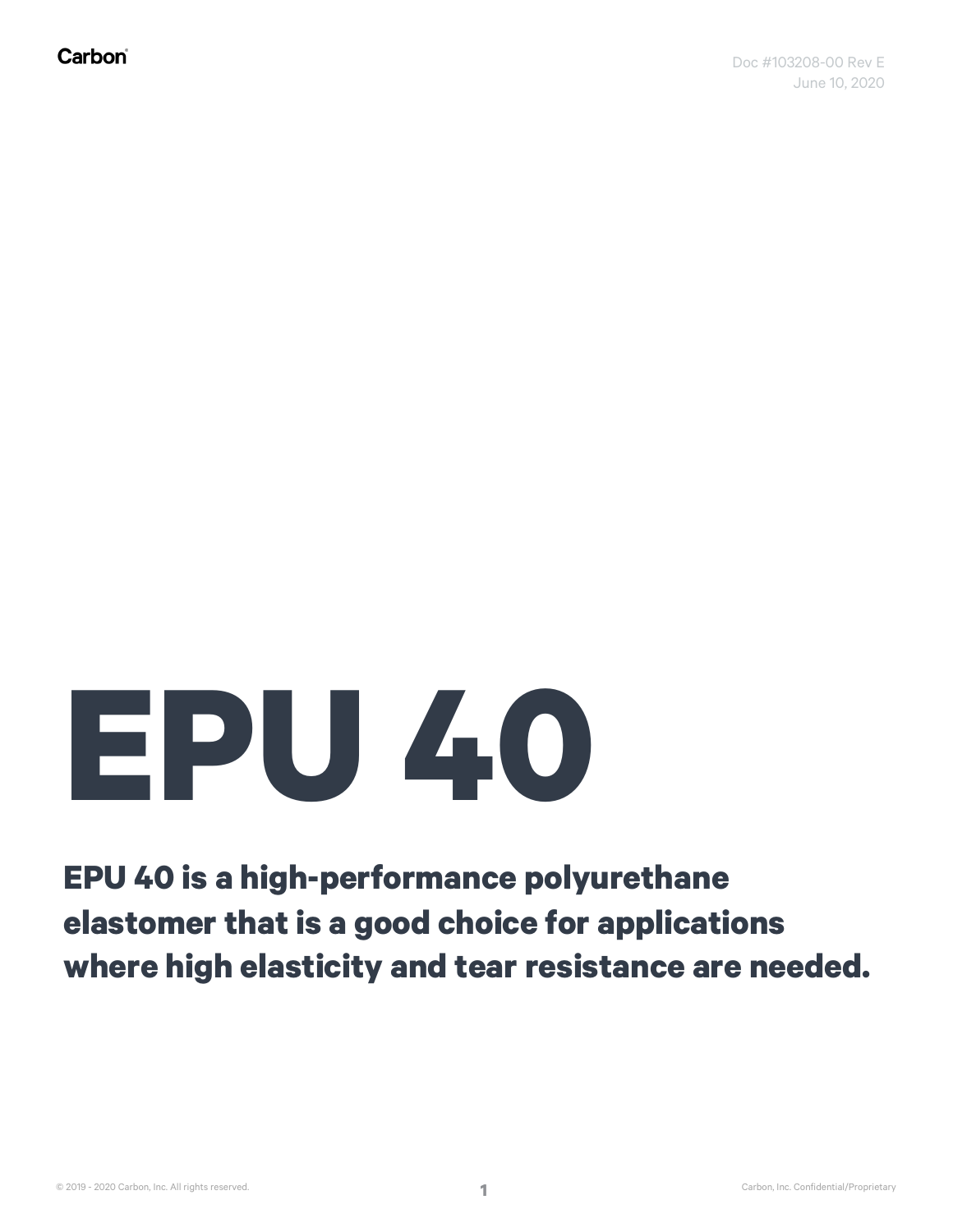#### Carbon

| <b>Tensile Properties</b><br>ASTM D412, Die C, 500 mm/min | <b>Metric</b> | <b>US</b> |
|-----------------------------------------------------------|---------------|-----------|
| Tensile Modulus                                           | 8 MPa         | 1200 psi  |
| Elongation at Break                                       | 300%          | 300%      |
| Stress at 50% Elongation                                  | 2 MPa         | 290 psi   |
| Stress at 100% Elongation                                 | 3 MPa         | 440 psi   |
| Stress at 200% Elongation                                 | 6 MPa         | 870 psi   |
| Ultimate Tensile Strength                                 | 9 MPa         | 1300 psi  |

| <b>Other Mechanical Properties</b>        | <b>Metric</b> | <b>US</b>    |
|-------------------------------------------|---------------|--------------|
| Tear Strength, Die C (die cut), ASTM D624 | 20 kN/m       | 110 $lbf/in$ |
| Compression Set, 23 °C, 72 h, ASTM D395-B | 20%           | 20%          |
| Bayshore Rebound Resilience, ASTM D2632   | 30%           | 30%          |

| <b>Thermal Properties</b>      | <b>Metric</b>  | <b>US</b> |
|--------------------------------|----------------|-----------|
| $Ta$ (DMA, tan(d)), ASTM D4065 | $10^{\circ}$ C | 50 °F     |

| <b>Dielectric/Electric Properties</b> |                |
|---------------------------------------|----------------|
| Dielectric Constant, ASTM D150        | $\overline{4}$ |
| Dissipation Factor, ASTM D150         | 0.03           |

| <b>General Properties</b>                 |                                   |
|-------------------------------------------|-----------------------------------|
| Hardness, ASTM D2240                      | 68 (Instant), 64 (5 sec), Shore A |
| Density, ASTM D792                        | 1.03 g/cm <sup>3</sup>            |
| Density (liquid resin)                    | $1.00$ g/cm <sup>3</sup>          |
| Relative Abrasion Volume Loss, ISO-4649 A | $170 \text{ mm}^3$                |

The information in this document includes values derived from printing various parts, reflects an approximation of the mean value of a range of values, and is intended for reference and comparison purposes only. This information should not be used for testing, design specification or quality control purposes. End-use material performance can be impacted by, but not limited to, design, processing, color treatment, operating and end-use conditions, test conditions, etc. Actual values will vary with build conditions. In addition, product specifications are subject to change without notice.

This information and Carbon's technical advice are given to you in good faith but without warranty. The application, use and processing of these and other Carbon products by you are beyond Carbon's control and, therefore, entirely your own responsibility. Carbon products are only to be used by you, subject to the terms of the written agreement by and between you and Carbon.

You are responsible for determining that the Carbon material is safe, lawful, and technically suitable for the intended application, as well as for identifying the proper disposal (or recycling) method consistent with applicable environmental laws and regulations. CARBON MAKES NO WARRANTIES OF ANY KIND, EXPRESSED OR IMPLIED, INCLUDING, BUT NOT LIMITED TO, THE WARRANTIES OF MERCHANTABILITY, FITNESS FOR A PARTICULAR USE, OR NON-INFRINGEMENT. Further, it is expressly understood and agreed that you assume and hereby expressly release Carbon from all liability, in tort, contract or otherwise, incurred in connection with the use of Carbon products, technical assistance and information. No license with respect to any intellectual property is implied.

Parts were processed using an M series printer and a Smart Part Washer with VF 1 as the solvent.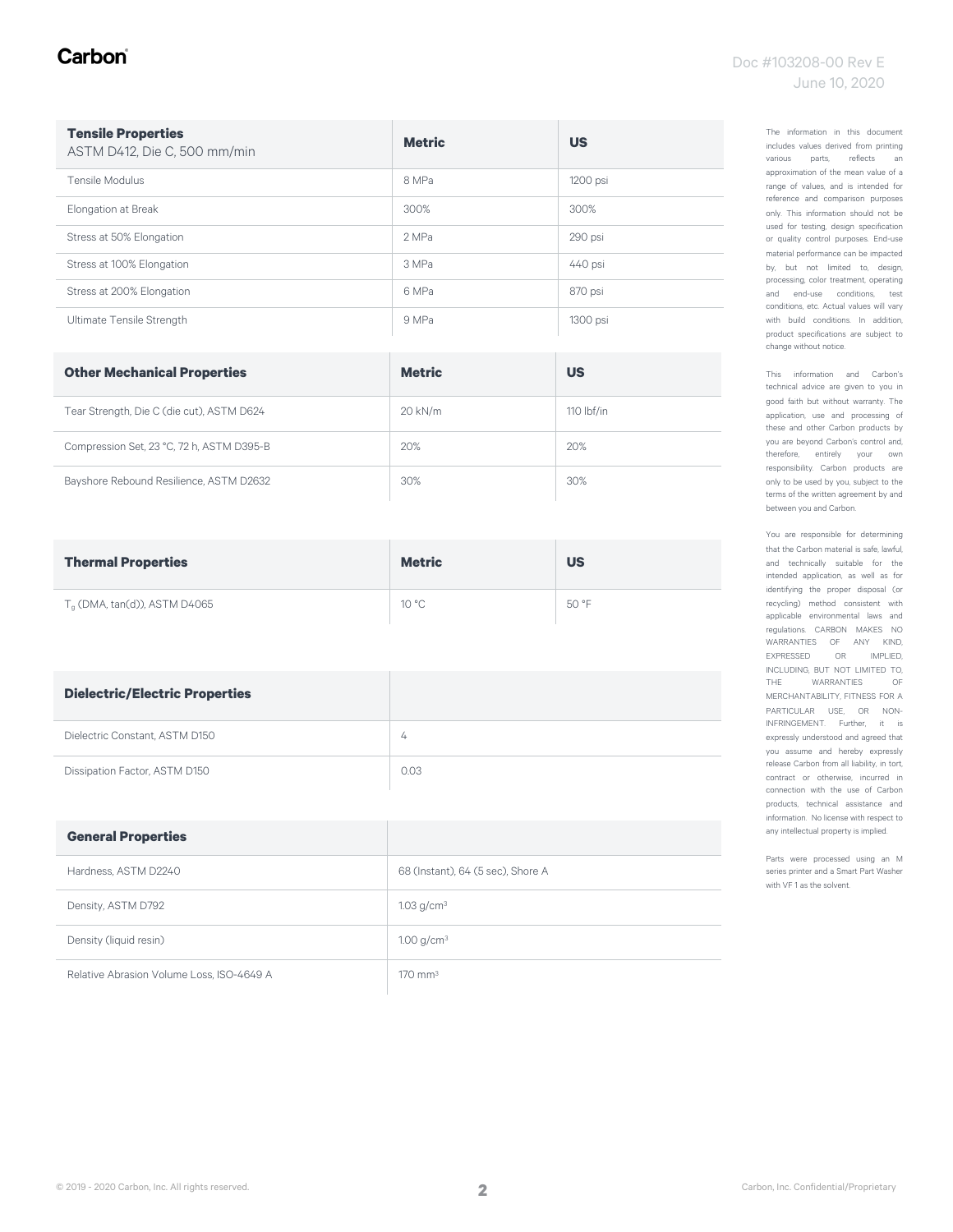Carbon®

# **EPU 40**

#### **Extended TDS**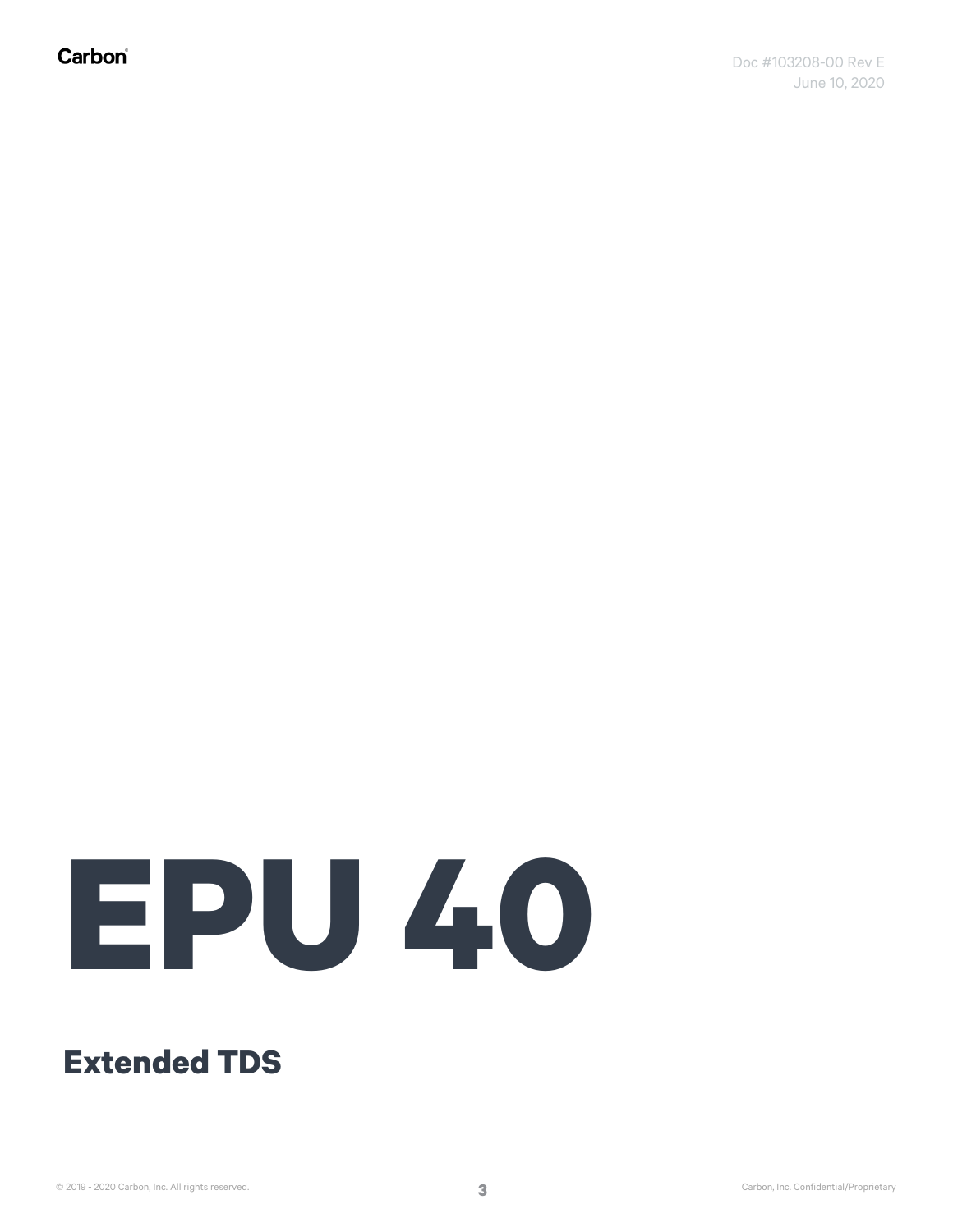### **EPU 40 Mechanical Properties**

#### **Representative Tensile Curve**

ASTM D412, Die C, 500 mm/min

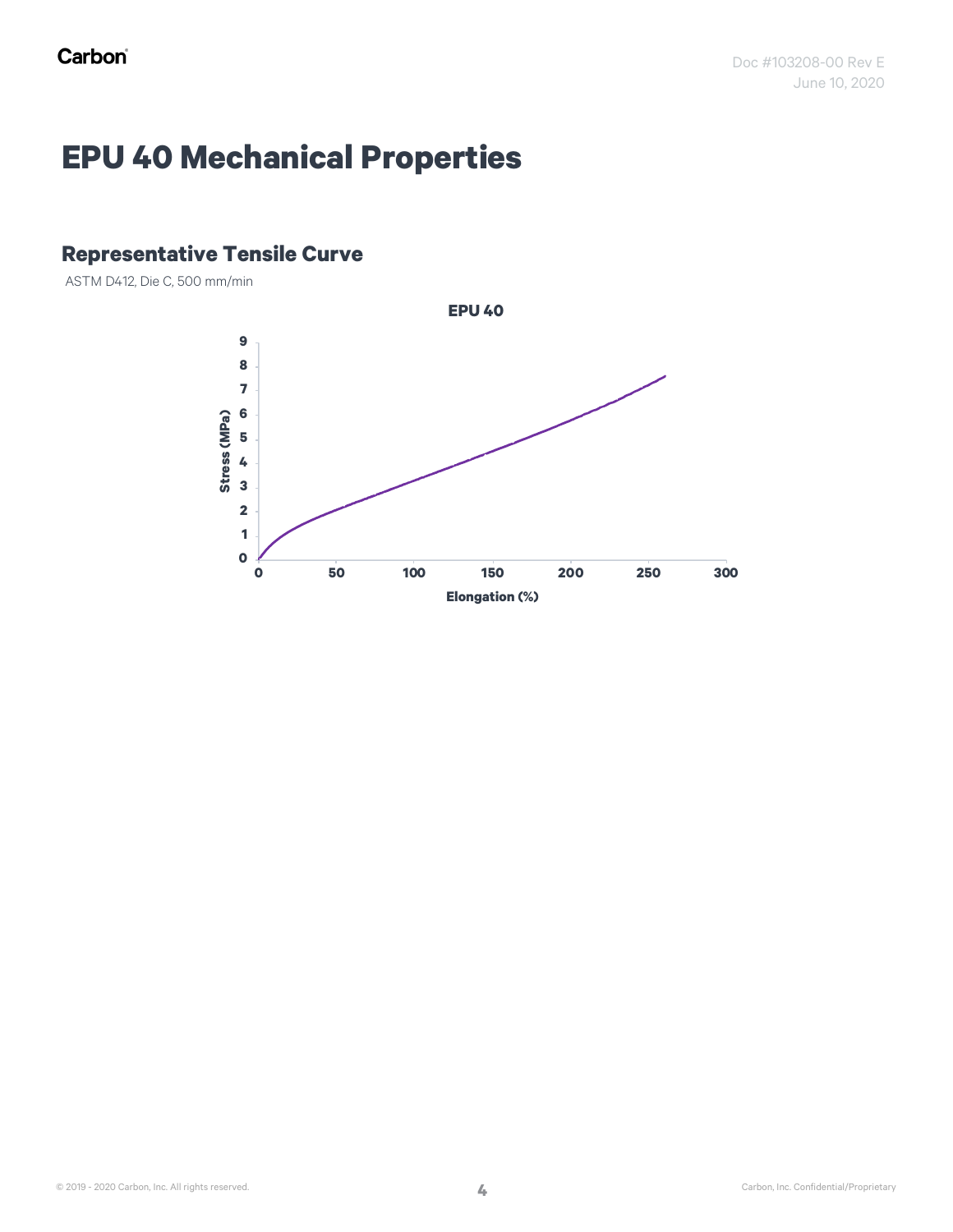## **EPU 40 Chemical Compatibility**

|                                                          | <b>Mass Gain</b> |
|----------------------------------------------------------|------------------|
| <b>Household Chemicals</b>                               | $(\%)$           |
| <b>Bleach (NaClO, 5%)</b>                                | < 5%             |
| Sanitizer (NH <sub>4</sub> Cl, 10%)                      | < 5%             |
| <b>Distilled Water</b>                                   | < 5%             |
| <b>Sunscreen (Banana Boat, SPF 50)</b>                   | $5 - 15%$        |
| <b>Detergent (Tide, Original)</b>                        | < 5%             |
| <b>Windex Powerized Formula</b>                          | $5 - 15%$        |
| <b>Hydrogen Peroxide (30%)</b>                           | $15 - 30%$       |
| Ethanol (95%)                                            | $> 30\%$         |
| <b>Industrial Fluids</b>                                 |                  |
| <b>Engine Oil (Havoline SAE 5W-30)</b>                   | < 5%             |
| <b>Brake Fluid (Castrol DOT-4)</b>                       | $15 - 30%$       |
| <b>Airplane Deicing Fluid (Type I Ethylene Glycol)</b>   | < 5%             |
| <b>Airplane Deicing Fluid (Type I Propylene Glycol)</b>  | < 5%             |
| <b>Airplane Deicing Fluid (Type IV Ethylene Glycol)</b>  | < 5%             |
| <b>Airplane Deicing Fluid (Type IV Propylene Glycol)</b> | < 5%             |
| <b>Transmission Fluid (Havoline Synthetic ATF)</b>       | < 5%             |
| Engine Coolant (Havoline XLC, 50%/50% premixed)          | < 5%             |
| <b>Diesel (Chevron #2)</b>                               | $> 30\%$         |
| <b>Gasoline (Chevron #91)</b>                            | $> 30\%$         |
| <b>Skydrol 500B-4</b>                                    | $> 30\%$         |
| <b>Strong Acid/Base</b>                                  |                  |
| <b>Sulfuric Acid (30%)</b>                               | >30%             |
| <b>Sodium Hydroxide (10%)</b>                            | < 5%             |

*\*Percent weight gained after one week submersion following ASTM D543. Values do not represent changes in dimension or mechanical properties.*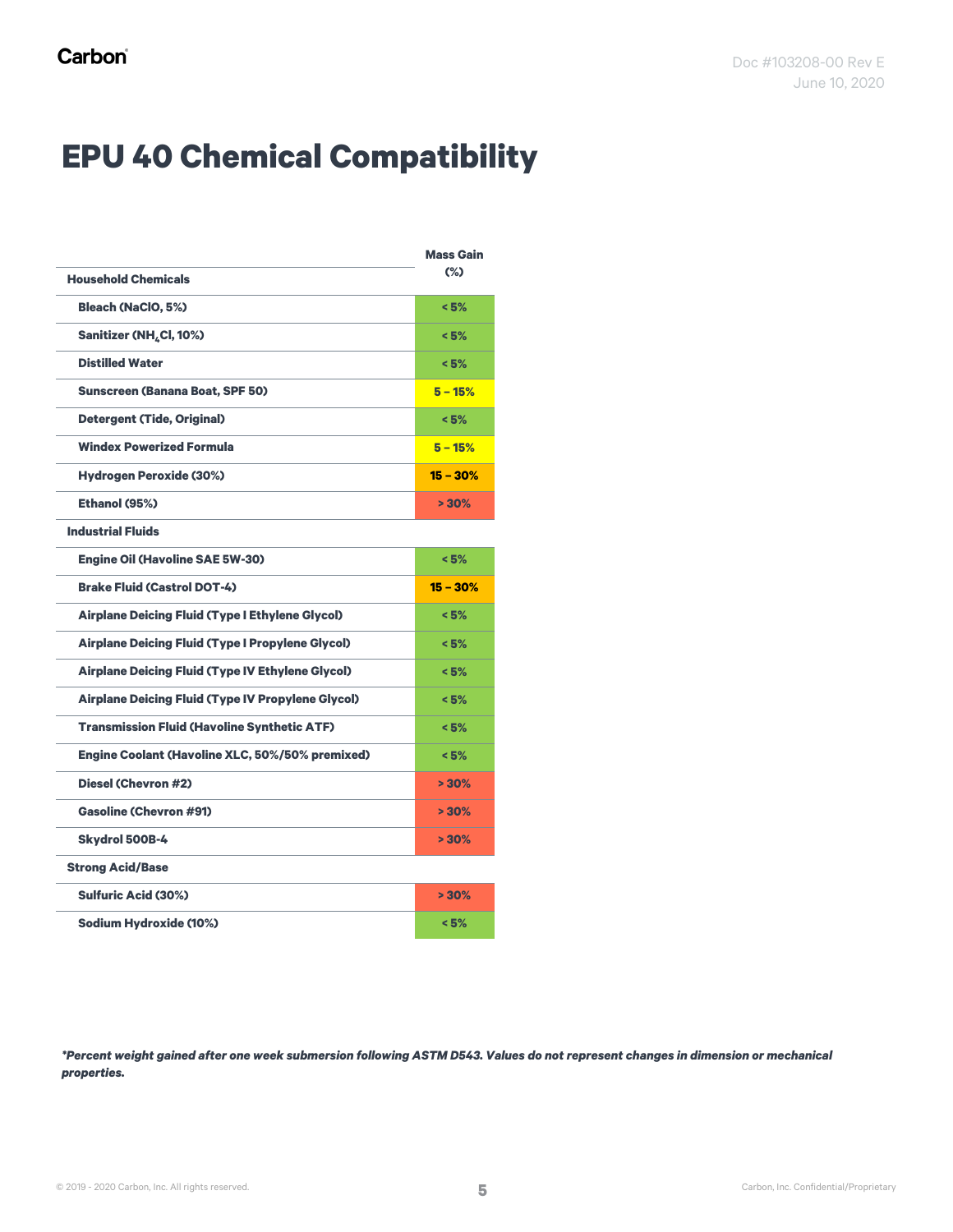## **EPU 40 UV Aging**

Natural polymer aging can occur in the presence of light, sun, and heat. Carbon evaluated the UV aging performance of EPU 40 using ASTM D4459, which is intended to simulate indoor exposure of solar radiation through glass.



**EPU 40 UV Aging**

ASTM D4459: Q-Sun XE-1, 0.8 W/m<sup>2</sup> at 420 nm, 55 °C ASTM D412: Die C, 500 mm/min, average values represented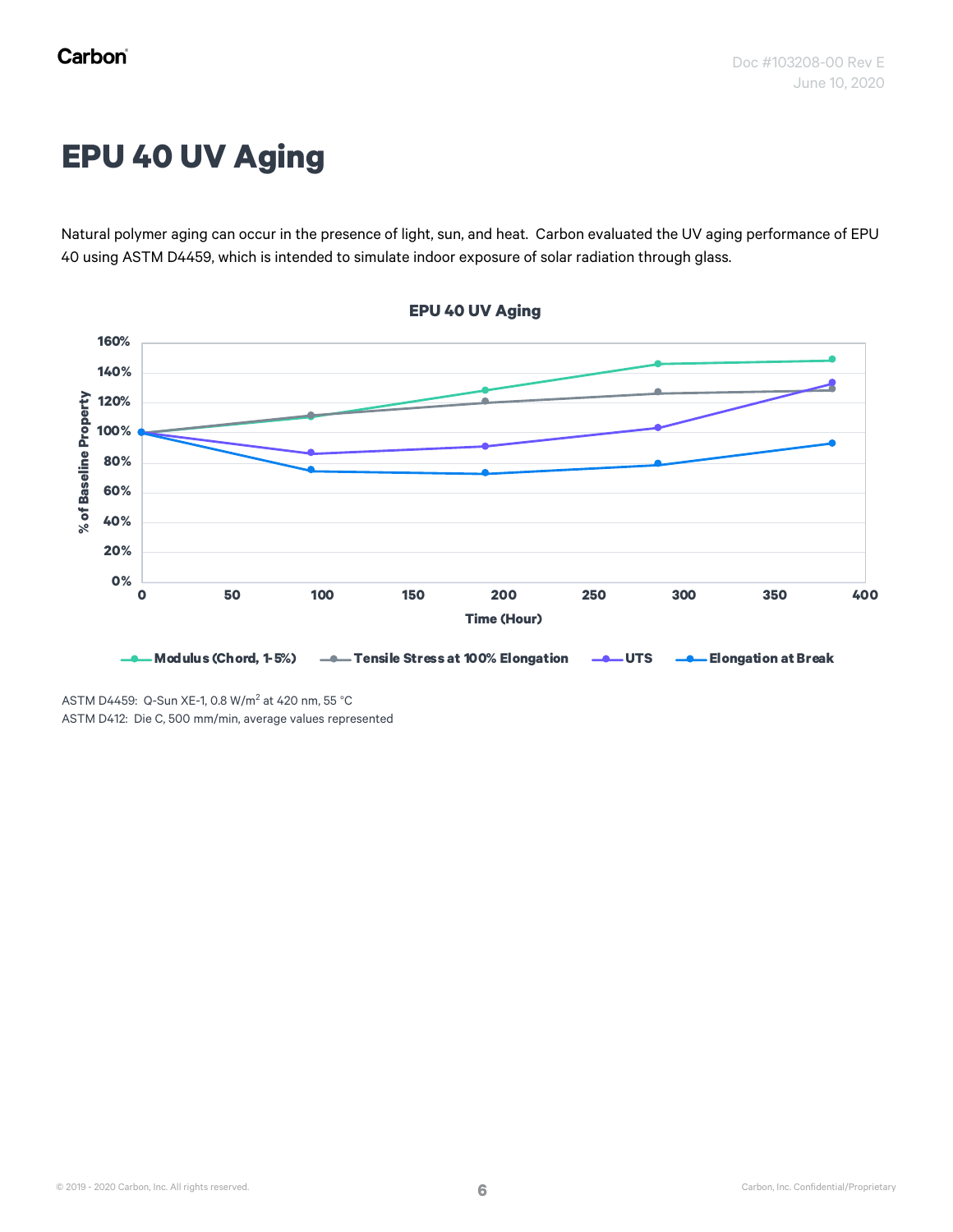#### **EPU 40 Dynamic Mechanical Analysis (DMA)**

In impact and shock performance, damping properties are important. EPU 40 has a higher  $T_g$  compared to EPU 41 (tanD peak) and overall higher damping coefficient (tanD), indicating better damping performance at a broader temperature window.

EPU 41 T<sub>q</sub>(tanD) = -10 °C EPU 40  $T_g$ (tanD) = 10 °C